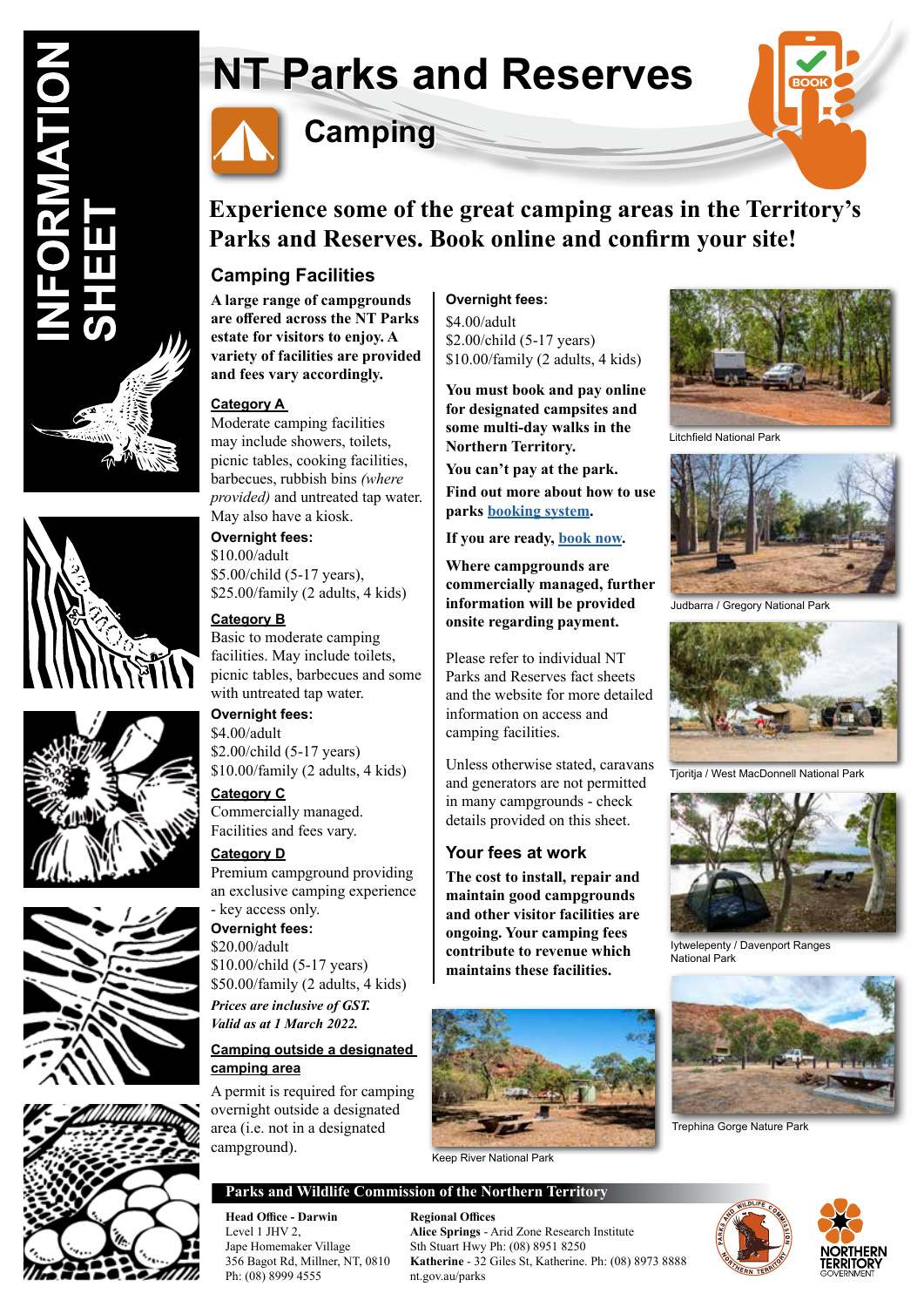| Park / Campground                                              | Fee<br>Cat. | è            |  |              | <b>PAL HA</b> |  |  |  |
|----------------------------------------------------------------|-------------|--------------|--|--------------|---------------|--|--|--|
| <b>TOP END PARKS</b>                                           |             |              |  |              |               |  |  |  |
| <b>Litchfield National Park</b>                                |             |              |  |              |               |  |  |  |
| Wangi Falls                                                    | A           |              |  | 匿            |               |  |  |  |
| Florence Falls (2WD)                                           | A           |              |  | 四            |               |  |  |  |
| Florence Falls (4WD)                                           | A           | 图            |  | 四            |               |  |  |  |
| <b>Walker Creek</b>                                            | B           |              |  | Γ≜Τ          |               |  |  |  |
| Sandy Creek                                                    | A           | 图            |  | 画            |               |  |  |  |
| <b>Surprise Creek</b>                                          | B           | $\mathbb{E}$ |  | ه.           |               |  |  |  |
| Central Valley 1                                               | D           | 뚸            |  | 凸            |               |  |  |  |
| Central Valley 2                                               | D           | 图            |  | 4            |               |  |  |  |
| Central Valley 3                                               | D           | 图            |  | 画            |               |  |  |  |
| Northern - Tabletop Track                                      | B           |              |  | $\Delta$     |               |  |  |  |
| Southern - Tabletop Track                                      | B           |              |  | $\mathbf{v}$ |               |  |  |  |
| Tjenya - Tabletop Track                                        | B           |              |  | $\mathbf{a}$ |               |  |  |  |
| <b>Tableland Creek</b><br>(Sybel Springs)                      | В           |              |  |              |               |  |  |  |
| Env. Education (School)                                        | A           |              |  | E            |               |  |  |  |
| <b>Umbrawarra Gorge</b><br><b>Nature Park</b>                  | B           | 뙤            |  | Δ.           |               |  |  |  |
| Tjuwaliyn (Douglas) Hot<br><b>Springs Park</b>                 | A           |              |  | LΔ           |               |  |  |  |
| Douglas / Daly Esplanade Park Conservation Area                |             |              |  |              |               |  |  |  |
| Douglas Esplanade                                              | C           | 图            |  |              |               |  |  |  |
| Crystal Falls Bush                                             | В           | 图            |  |              |               |  |  |  |
| <b>Tipperary Bush</b>                                          | B           | ٩            |  |              |               |  |  |  |
| <b>Channel Point Coastal</b><br><b>Reserve</b>                 | A           | 图            |  | Γ≜Γ          |               |  |  |  |
| <b>Mary River National Park</b>                                |             |              |  |              |               |  |  |  |
| Shady Camp                                                     | B           |              |  | 四            |               |  |  |  |
| Couzens Lookout                                                | В           |              |  | ΓΔΠ          |               |  |  |  |
| Garig Gunak Barlu National Park (Permit booking only)          |             |              |  |              |               |  |  |  |
| Campground 1                                                   | *           | 뚸            |  |              | o             |  |  |  |
| Campground 2                                                   | $^\star$    | 图            |  |              |               |  |  |  |
| <b>Oolloo Crossing</b><br><b>Conservation Area</b>             | B           | 鸟            |  |              |               |  |  |  |
| <b>Stray Creek Cons Area</b>                                   | B           | 圄            |  |              |               |  |  |  |
| <b>Territory Wildlife Park</b><br><b>Camp Woollybutt (Sch)</b> | $\star$     |              |  | $\mathbf{a}$ |               |  |  |  |
| <b>KATHERINE PARKS</b>                                         |             |              |  |              |               |  |  |  |
| <b>Nitmiluk National Park</b>                                  |             |              |  |              |               |  |  |  |
| Gorge Tourist Precinct                                         | C           |              |  | 冒            |               |  |  |  |
| Leliyn (Edith Falls)                                           | A           |              |  | 字            |               |  |  |  |
| Sweetwater                                                     | B           |              |  |              |               |  |  |  |
| Gurriluk YC (School)                                           | A           |              |  | 学            |               |  |  |  |
| Dunlop Swamp - Sth Walks                                       | B           |              |  |              |               |  |  |  |
| Smitt Rock - Sth Walks                                         | В           |              |  |              |               |  |  |  |
| 8th Gorge - Sth Walks                                          | B           |              |  |              |               |  |  |  |
| 4th Gorge Canoe                                                | B           |              |  |              |               |  |  |  |

| Park / Campground                    | Fee<br>Cat. | $\mathbf{E}$       | S | 凹     | $\left[\mathring{\mathbf{f}}\right]$ | $\overline{A}_1$ | <u>∱</u>  |  |
|--------------------------------------|-------------|--------------------|---|-------|--------------------------------------|------------------|-----------|--|
| 6th Gorge Canoe                      | В           |                    |   |       |                                      |                  |           |  |
| 9th Gorge Canoe                      | В           |                    |   |       |                                      |                  |           |  |
| 17 Mile Falls - Jatbula              | в           |                    |   |       | o                                    | ●                | $\bullet$ |  |
| Biddlecombe - Jatbula                | В           |                    |   |       |                                      |                  |           |  |
| Crystal Falls - Jatbula              | в           |                    |   |       |                                      |                  |           |  |
| Sandy Camp Pool - Jatbula            | В           |                    |   |       |                                      |                  |           |  |
| Sweetwater Pool - Jatbula            | в           |                    |   |       |                                      |                  |           |  |
| <b>Elsey National Park</b>           |             |                    |   |       |                                      |                  |           |  |
| <b>Jalmurark</b>                     | A           |                    |   | 雷     |                                      |                  |           |  |
| Giwining / Flora River Nature Park   |             |                    |   |       |                                      |                  |           |  |
| Lorrngorl                            | A           |                    |   | 画     |                                      |                  |           |  |
| <b>Barranyi National Park</b>        |             |                    |   |       |                                      |                  |           |  |
| Mud Bay                              | в           |                    |   | ு     |                                      |                  |           |  |
| Paradice Bay                         | в           |                    |   | гΔТ   |                                      |                  |           |  |
| <b>Limmen National Park</b>          |             |                    |   |       |                                      |                  |           |  |
| Munbililla                           | A           |                    |   | F     |                                      |                  |           |  |
| Yurrlmundji                          | в           | 모                  |   | ு     |                                      |                  |           |  |
| <b>Mountain Creek</b>                | в           | 8                  |   | ΓΔΤ   |                                      |                  |           |  |
| Didi Baba                            | в           | 图                  |   | Γ≙Γ   |                                      |                  |           |  |
| <b>Towns River</b>                   | В           | 모                  |   | டி    |                                      |                  |           |  |
| Limmen River                         | в           | 图                  |   | 四     |                                      |                  |           |  |
| <b>Butterfly Falls</b>               | в           | 图                  |   | டி    |                                      |                  |           |  |
| Southern Lost City                   | в           | 띰                  |   | ம     |                                      |                  |           |  |
| Judbarra / Gregory National Park     |             |                    |   |       |                                      |                  |           |  |
| <b>Big Horse Creek</b>               | в           |                    |   | 画     |                                      |                  |           |  |
| <b>Bullita</b>                       | B           | $\left[\Xi\right]$ |   | Γ≙Γ   |                                      |                  |           |  |
| Camel Point (4WD)                    | в           | 띰                  |   | 四     |                                      |                  |           |  |
| Depot Creek (4WD)                    | B           | 图                  |   | டி    |                                      |                  |           |  |
| Drovers Rest (4WD)                   | B           | 團                  |   | 画     |                                      |                  |           |  |
| East Baines (4WD)                    | в           | $\boxdot$          |   | டி    |                                      |                  |           |  |
| <b>East Baines Crossing</b><br>(4WD) | B           | 凰                  |   | டி    |                                      |                  |           |  |
| Escarpment (4WD)                     | в           | 띰                  |   | டி    |                                      |                  |           |  |
| Fig Tree Yard (4WD)                  | B           | 8                  | D | Γ≛Γ   |                                      |                  |           |  |
| Limestone Gorge                      | в           | 8                  |   | [ ≜ ] |                                      |                  |           |  |
| Lupayi                               | B           | 图                  |   | Γ≝Τ   |                                      |                  |           |  |
| Matt Wilson                          | В           | 图                  |   | ு     |                                      |                  |           |  |
| Paperbark Yard (4WD)                 | в           | $\boxdot$          |   | அ     |                                      |                  |           |  |
| Spring Ck Yard (4WD)                 | B           | 8                  |   | Γ≜Γ   |                                      |                  |           |  |
| <b>Sullivan Creek</b>                | B           | 图                  |   | டி    |                                      |                  |           |  |
| Top Humbert Yd (4WD)                 | в           | E                  |   | 四     |                                      |                  |           |  |
| Wilingarri (4WD)                     | В           | 띰                  |   | ு     |                                      |                  |           |  |
| Keep River National Park             |             |                    |   |       |                                      |                  |           |  |
| Goorrandalng                         | B           |                    |   | Γ≙Γ   |                                      |                  |           |  |
| Jarnem                               | В           |                    |   | ம     |                                      |                  |           |  |